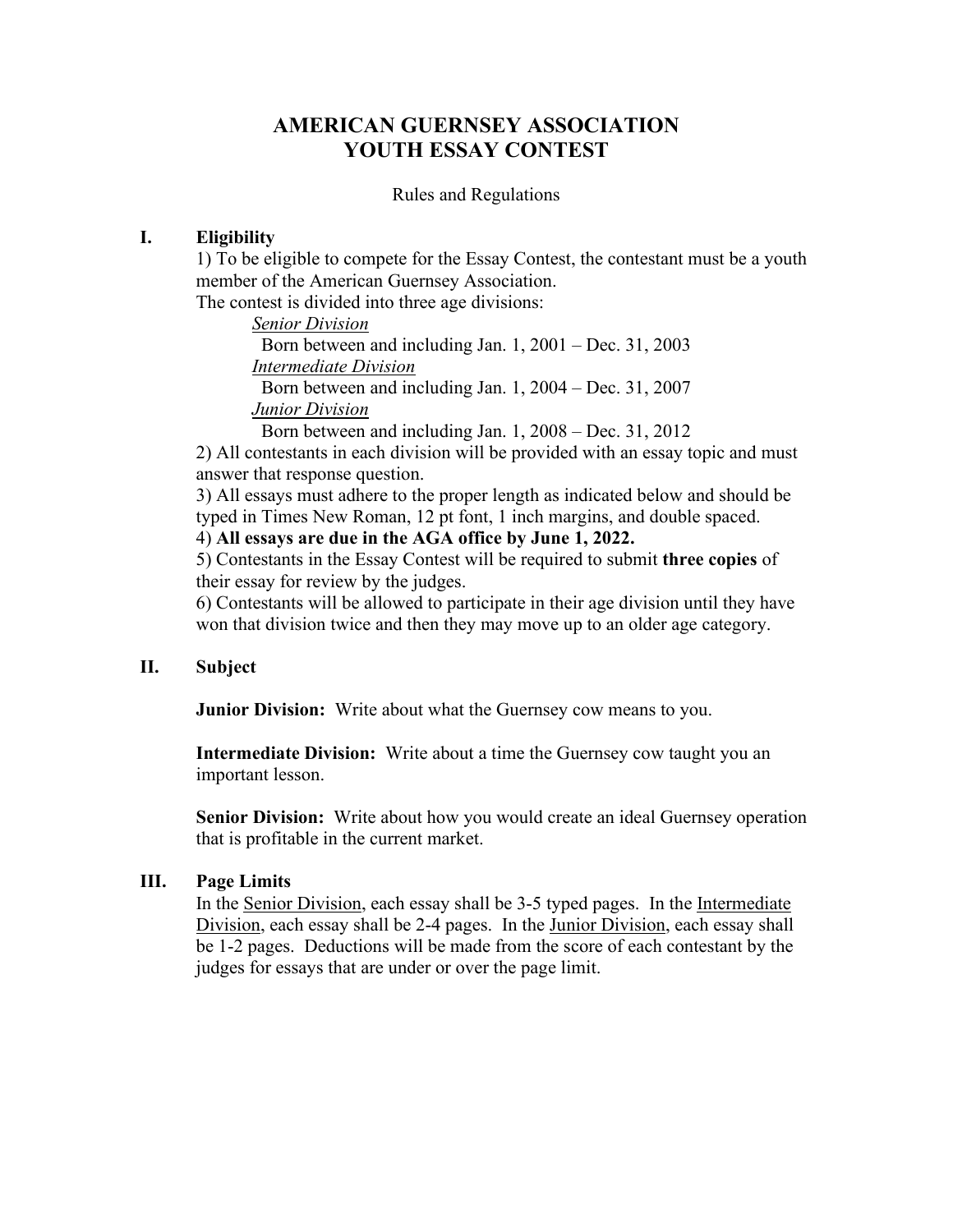## **IV. Method of Selecting Winner**

1) The Youth Committee will be in charge of the contest. Competent and impartial judges will be selected by the committee to judge the contest. 2) A contestant will be judged based on their ability to answer the topic question completely and relevantly, using proper grammar and spelling throughout. Creativity is always welcome as long as the response answers the proposed topic question.

3) The essays must be the original work of the contestant and will be penalized if they include information that is not cited or their own.

4) Each of the judges will be furnished with typewritten copies of the contestants' essays.

5) When all essays have been received by the deadline, each judge will score the essays based on the content of the essay and guidelines for formatting.

Contestants will be ranked in numerical order on the basis of the final score to be determined by each judge.

## **V. Awards**

Awards will be given to the top three individuals in each division.

## **Part I. For Scoring the Content**

1) Content Includes: 70 points

Importance and Appropriateness of Subject Suitability of the Material Accuracy of the Statements Evidence of Purpose Organization of the Content Logical Development Language Used Accomplishment of Purpose – Conclusions

## 2) General Effect Includes: 15 Points

Extent to which essay was interesting, understandable, well written, creative, and topic relevant.

## **Part II. For Scoring the Format**

1) Format Includes: 15 Points Proper length for each division as determined above Typed 12 pt font 1 inch margins Double Spaced